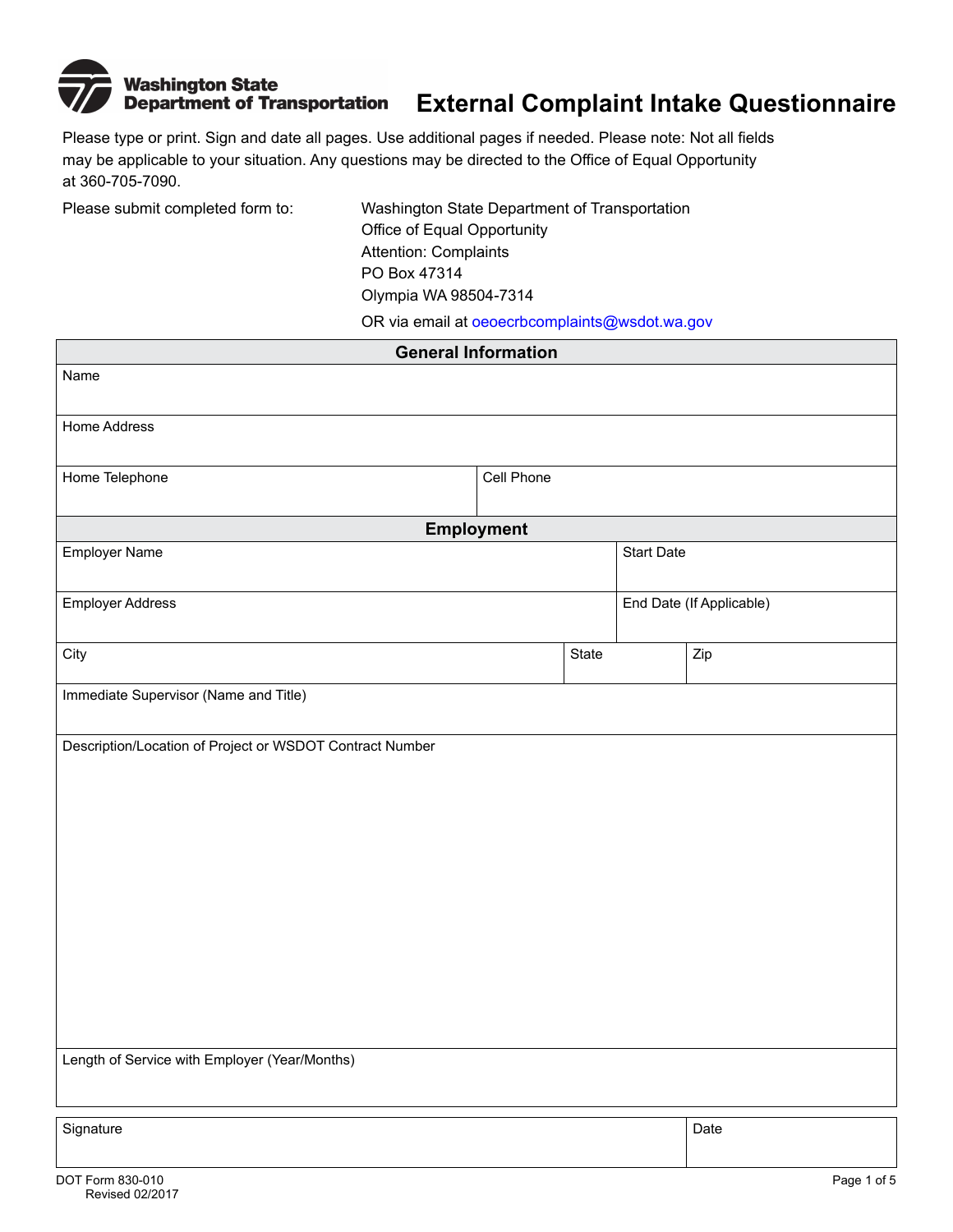Please state the nature of your complaint. Include all the facts upon which the complaint is based. If you believe you were discriminated against, include the date(s) the alleged acts of discrimination took place, who was involved, and how you feel others were treated differently than you. Attach additional written materials if needed.

Has this ever happened before?  $\Box$  Yes  $\Box$  No (If yes, please explain.) Signature Date Date of the Date of the Date of the Date of the Date of the Date of the Date of the Date of the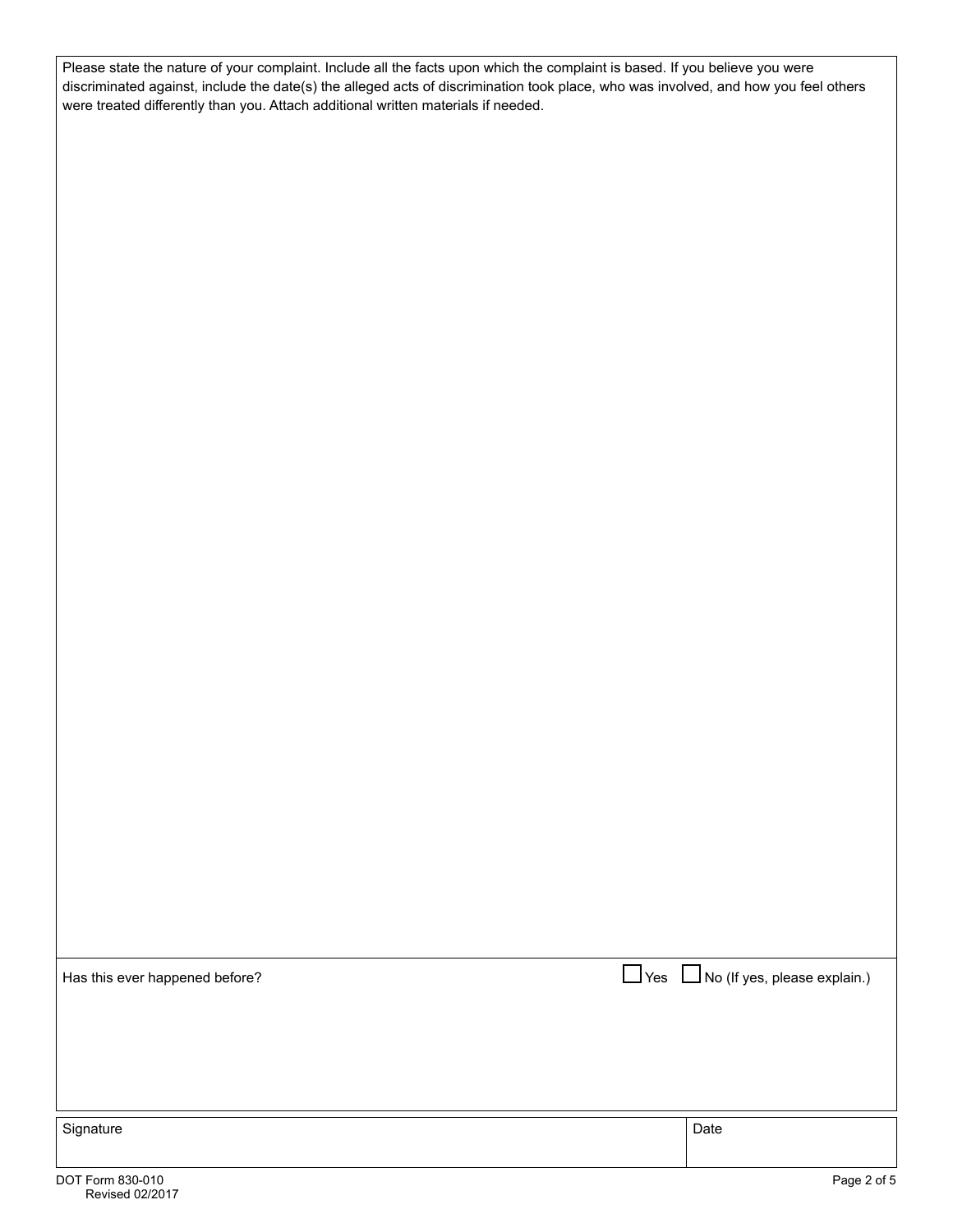| Has this ever happened to anyone else?                                        | Yes U No (If yes, please explain.)                                |
|-------------------------------------------------------------------------------|-------------------------------------------------------------------|
|                                                                               |                                                                   |
|                                                                               |                                                                   |
| Have you addressed your concerns with your immediate supervisor?              | $\Box$ Yes $\Box$ No (If yes, please explain.)                    |
|                                                                               |                                                                   |
|                                                                               |                                                                   |
| Have you addressed your concerns with the company's Equal Employment Officer? | └┘Yes └┘No (If yes, please explain.)                              |
|                                                                               |                                                                   |
|                                                                               |                                                                   |
| Does the company have an Equal Employment/Non-Discrimination Policy?          | $\Box$ Yes<br>$\Box$ No                                           |
| Have you addressed your concerns with the prime contractor (if applicable)?   | $\Box$ No (If yes, please explain.)<br>$\Box$ Yes                 |
|                                                                               |                                                                   |
|                                                                               |                                                                   |
| Have you addressed your concerns with the project office (if applicable)?     | No (If yes, please explain.)<br>$\mathsf{\underline{\sqcup}}$ Yes |
|                                                                               |                                                                   |
|                                                                               |                                                                   |
| Have you filed a complaint with any other agency?                             | $\Box$ Yes $\Box$ No<br>(If yes, list the agency and date filed.) |
|                                                                               |                                                                   |
|                                                                               |                                                                   |
|                                                                               |                                                                   |

| $\mathbf{\hat{}}$ | Date |
|-------------------|------|
|                   |      |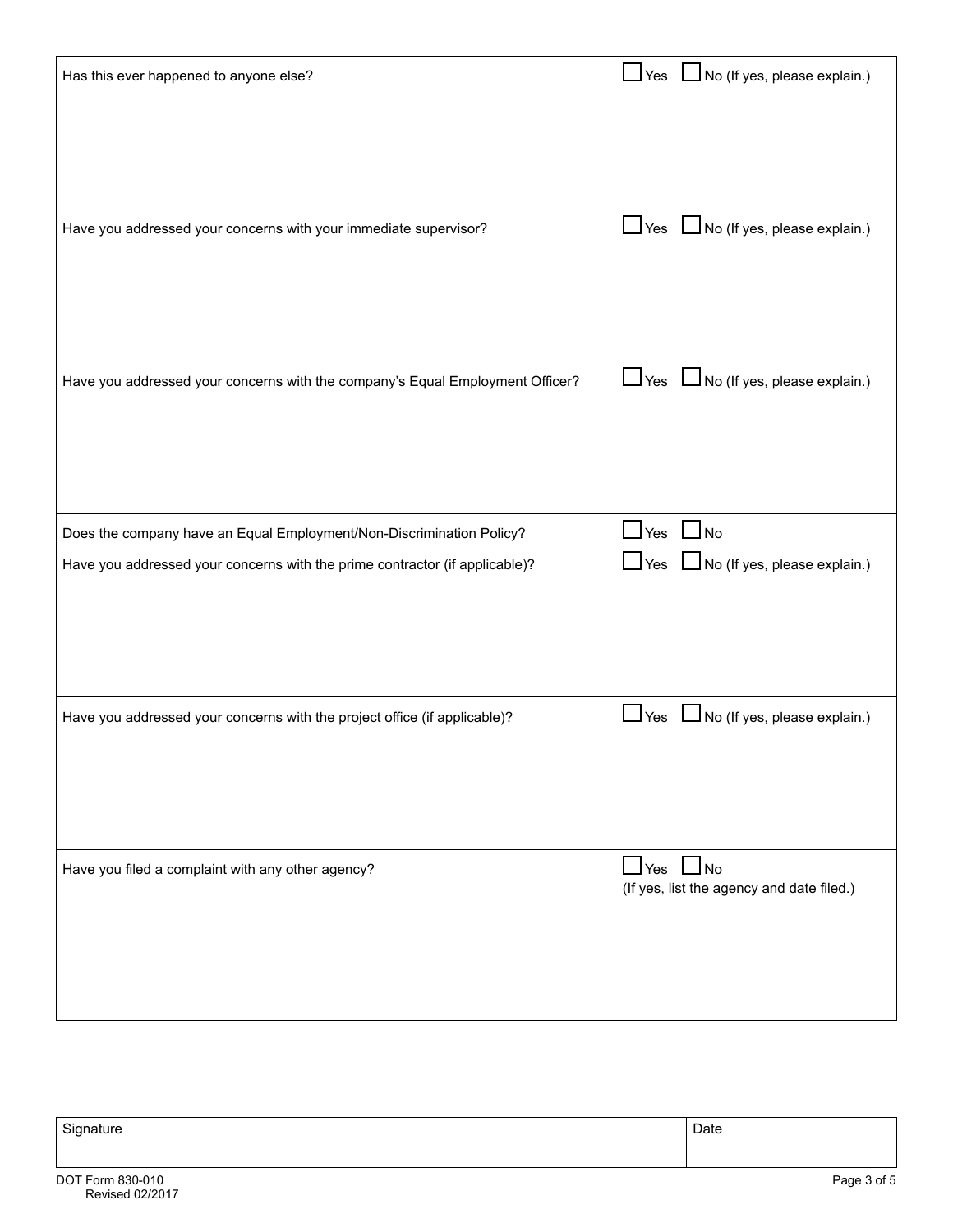| List any person(s) we may contact for further information to support or clarify your complaint (witness, fellow employees, supervisors, |  |
|-----------------------------------------------------------------------------------------------------------------------------------------|--|
| others).                                                                                                                                |  |

| Name                                                                                                                                                                                      |      |
|-------------------------------------------------------------------------------------------------------------------------------------------------------------------------------------------|------|
| Position/Title                                                                                                                                                                            |      |
| <b>Mailing Address</b>                                                                                                                                                                    |      |
| Phone                                                                                                                                                                                     |      |
| Name                                                                                                                                                                                      |      |
| Position/Title                                                                                                                                                                            |      |
| <b>Mailing Address</b>                                                                                                                                                                    |      |
| Phone                                                                                                                                                                                     |      |
| Name                                                                                                                                                                                      |      |
| Position/Title                                                                                                                                                                            |      |
| <b>Mailing Address</b>                                                                                                                                                                    |      |
| Phone                                                                                                                                                                                     |      |
| I affirm under penalty of perjury that the information provided is true to the best of my knowledge. I understand that all information<br>I provide is subject to public disclosure laws. |      |
| Signature of Complainant                                                                                                                                                                  | Date |